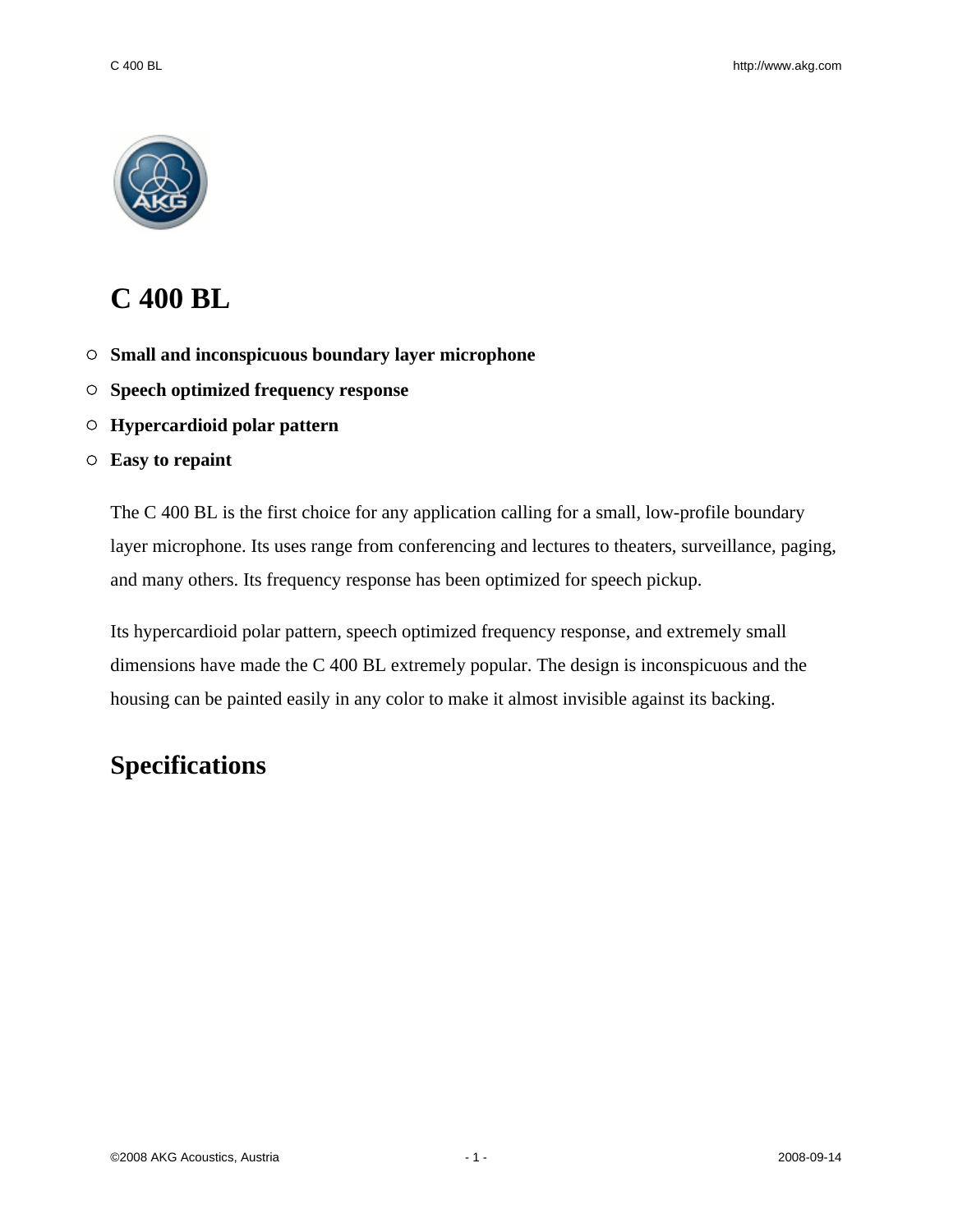| Polar pattern                   | hypercardioid                                                 |
|---------------------------------|---------------------------------------------------------------|
| <b>Frequency range</b>          | 150 to 15,000 Hz                                              |
| <b>Sensitivity</b>              | 13.5 mV/Pa (-37 dBV)                                          |
| Max. SPL                        | 115 dB (k=1 %)                                                |
| <b>Equivalent noise level</b>   | $32$ dB-A                                                     |
| Signal/noise ratio (A-weighted) | 62 dB                                                         |
| <b>Impedance</b>                | 200 ohms                                                      |
| Recommended load impedance      | $>2,000$ ohms                                                 |
| <b>Supply voltage</b>           | 9 to 52 V phantom power to DIN/IEC                            |
| <b>Current consumption</b>      | $<$ 3 mA                                                      |
| <b>Connector</b>                | 3 pol. XLR-Stecker                                            |
| Cable                           | 3 m (10 ft.)                                                  |
| Finish                          | matte black                                                   |
| <b>Dimensions</b>               | $43 \times 24 \times 15$ mm $(1.7 \times 0.9 \times 0.6$ in.) |
| Net weight                      | 5.5 g $(0.2 \text{ oz.})$                                     |
| <b>Shipping weight</b>          | $160$ g $(5.7$ oz.)                                           |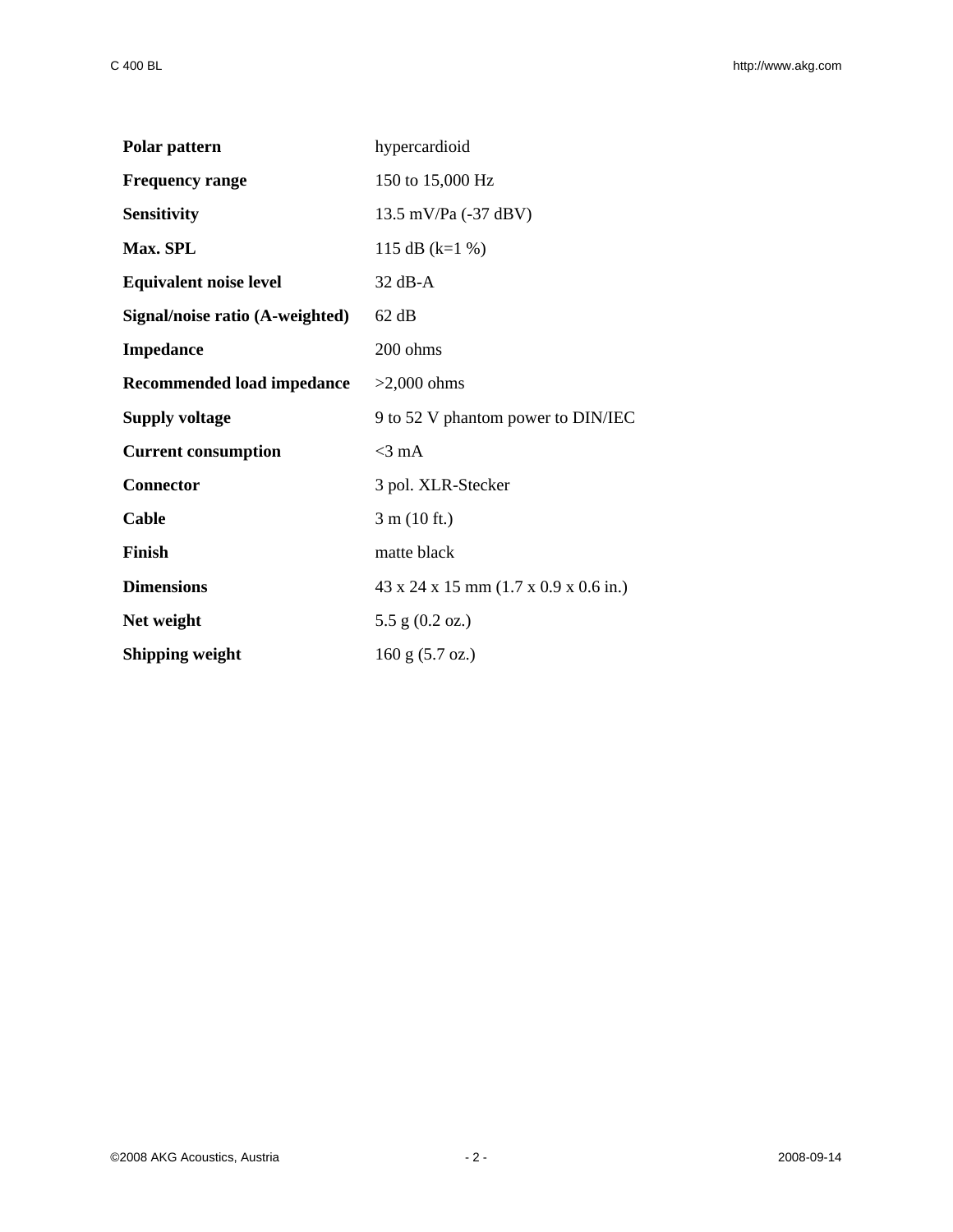

# **Frequency curve and polar pattern**